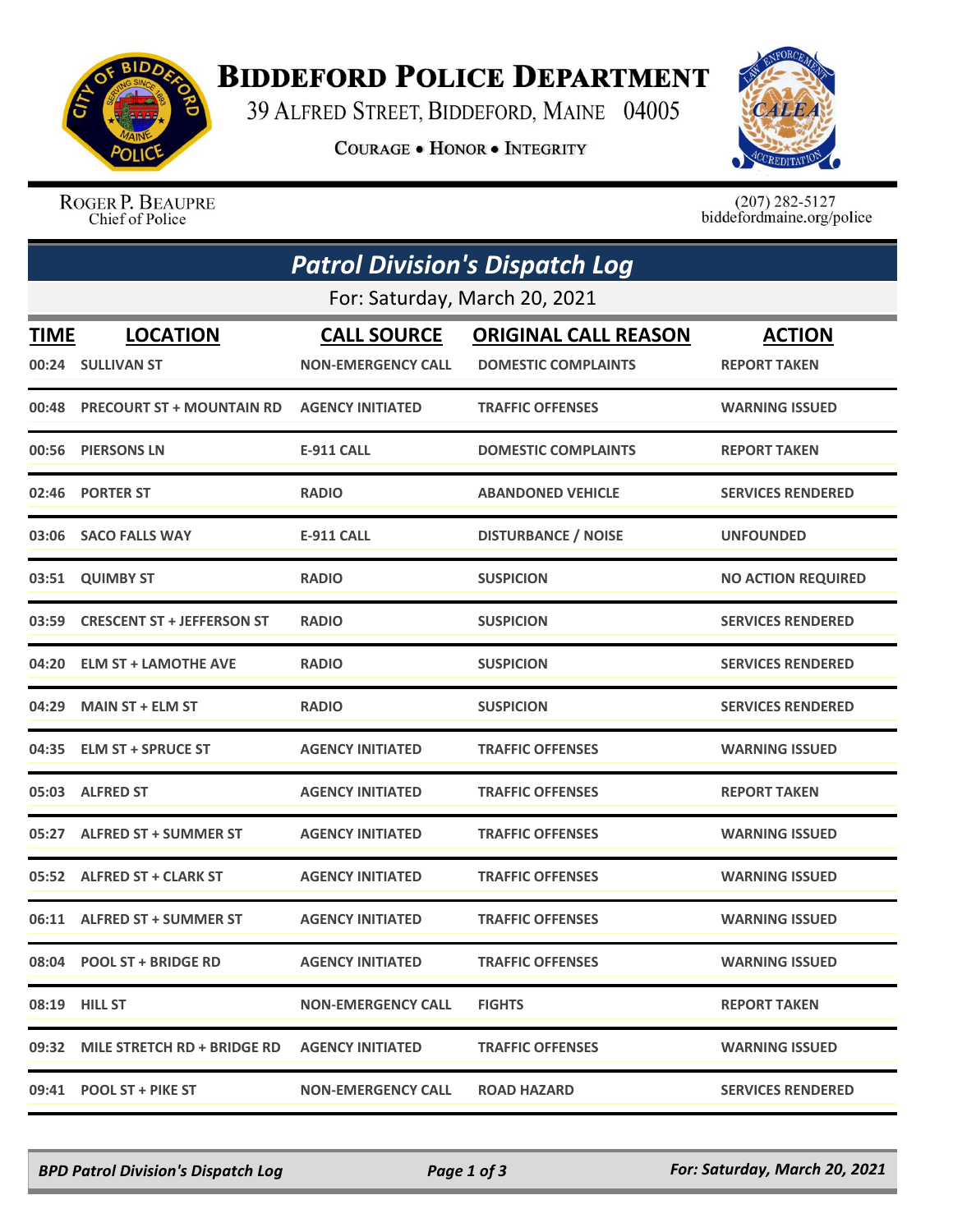| <b>TIME</b> | <b>LOCATION</b><br>10:54 SULLIVAN ST                              | <b>CALL SOURCE</b><br><b>NON-EMERGENCY CALL</b>                                          | <b>ORIGINAL CALL REASON</b><br><b>CODES ENFORCEMENT</b>                                       | <b>ACTION</b><br><b>REFERRED OTHER AGENCY</b> |
|-------------|-------------------------------------------------------------------|------------------------------------------------------------------------------------------|-----------------------------------------------------------------------------------------------|-----------------------------------------------|
|             | 10:55 HILL ST                                                     | <b>NON-EMERGENCY CALL</b>                                                                | <b>DISTURBANCE / NOISE</b>                                                                    | <b>SERVICES RENDERED</b>                      |
|             | 11:05 ELM ST                                                      | <b>NON-EMERGENCY CALL</b>                                                                | <b>THEFT</b>                                                                                  | <b>REPORT TAKEN</b>                           |
|             | 11:34 HILLS BEACH RD                                              | <b>AGENCY INITIATED</b>                                                                  | <b>SHELLFISH VIOLATION</b>                                                                    | <b>NO VIOLATION</b>                           |
|             | <b>11:35 MAIN ST</b>                                              | <b>E-911 CALL</b>                                                                        | 911 MISUSE                                                                                    | <b>SERVICES RENDERED</b>                      |
|             | 12:04 POOL ST                                                     | <b>AGENCY INITIATED</b>                                                                  | <b>PRO-ACTIVE DV RESPONSE TEAM</b>                                                            | <b>NO VIOLATION</b>                           |
|             | 12:07 BOULDER WAY                                                 | <b>NON-EMERGENCY CALL</b>                                                                | <b>SUSPICION</b>                                                                              | <b>SERVICES RENDERED</b>                      |
|             | 12:24 MAPLE ST                                                    | <b>AGENCY INITIATED</b>                                                                  | <b>SEX OFFENDER COMPLIANCE CHK</b>                                                            | <b>NEGATIVE CONTACT</b>                       |
|             | 12:28 BIRCH ST                                                    | <b>NON-EMERGENCY CALL</b>                                                                | <b>TRESPASSING</b>                                                                            | <b>WARNING ISSUED</b>                         |
|             | 13:06 BACON ST                                                    | <b>E-911 CALL</b>                                                                        | 911 MISUSE                                                                                    | <b>DISPATCH HANDLED</b>                       |
|             | 13:22 SUMMER ST<br><b>CHARGE: OPERATE VEHICLE WITHOUT LICENSE</b> | <b>AGENCY INITIATED</b>                                                                  | <b>OUT FOR FOLLOW UP</b><br>OFFENDER: LUCIEN ALLEN REGIS  AGE: 33  RESIDENT OF: BIDDEFORD, ME | <b>SUMMONS ISSUED</b>                         |
|             | 13:22 SUMMER ST                                                   | AGENCY INITIATED ANIMAL COMPLAINT<br>CHARGE: NOISE ORDINANCE VIOLATION - ANIMALS / BIRDS | OFFENDER: CIVIL VIOLATION BY A MALE  AGE: 36  RESIDENT OF: BIDDEFORD, ME                      | <b>SUMMONS ISSUED</b>                         |
|             | 13:27 SMALLS CT                                                   | <b>NON-EMERGENCY CALL</b>                                                                | <b>PARKING COMPLAINT</b>                                                                      | <b>SERVICES RENDERED</b>                      |
|             | 13:33 LITTLE HOUSE OF PRAYER DR                                   | <b>AGENCY INITIATED</b>                                                                  | <b>SEX OFFENDER COMPLIANCE CHK</b>                                                            | <b>SERVICES RENDERED</b>                      |
|             | 13:39 HIGH ST                                                     | <b>AGENCY INITIATED</b>                                                                  | <b>ANIMAL COMPLAINT</b>                                                                       | <b>NEGATIVE CONTACT</b>                       |
|             | 13:40 SUMMER ST                                                   | <b>NON-EMERGENCY CALL</b>                                                                | <b>DISTURBANCE / NOISE</b>                                                                    | <b>REPORT TAKEN</b>                           |
|             | 13:49 TAYLOR ST                                                   | <b>AGENCY INITIATED</b>                                                                  | <b>SEX OFFENDER COMPLIANCE CHK</b>                                                            | <b>NEGATIVE CONTACT</b>                       |
|             | 13:57 GRAHAM ST                                                   | <b>AGENCY INITIATED</b>                                                                  | <b>SEX OFFENDER COMPLIANCE CHK</b>                                                            | <b>NEGATIVE CONTACT</b>                       |
|             | 13:58 BIRCH ST                                                    | <b>AGENCY INITIATED</b>                                                                  | <b>PAPERWORK</b>                                                                              | <b>NEGATIVE CONTACT</b>                       |
| 14:00       | <b>MAY ST</b>                                                     | <b>E-911 CALL</b>                                                                        | <b>ANIMAL COMPLAINT</b>                                                                       | <b>SERVICES RENDERED</b>                      |
|             | 14:02 BACON ST                                                    | <b>AGENCY INITIATED</b>                                                                  | <b>SEX OFFENDER COMPLIANCE CHK</b>                                                            | <b>NEGATIVE CONTACT</b>                       |
|             | 14:07 BACON ST                                                    | <b>AGENCY INITIATED</b>                                                                  | <b>SEX OFFENDER COMPLIANCE CHK</b>                                                            | <b>NEGATIVE CONTACT</b>                       |
|             | 14:18 BIRCH ST                                                    | <b>AGENCY INITIATED</b>                                                                  | <b>PAPERWORK</b>                                                                              | <b>PAPERWORK SERVED</b>                       |

*BPD Patrol Division's Dispatch Log Page 2 of 3 For: Saturday, March 20, 2021*